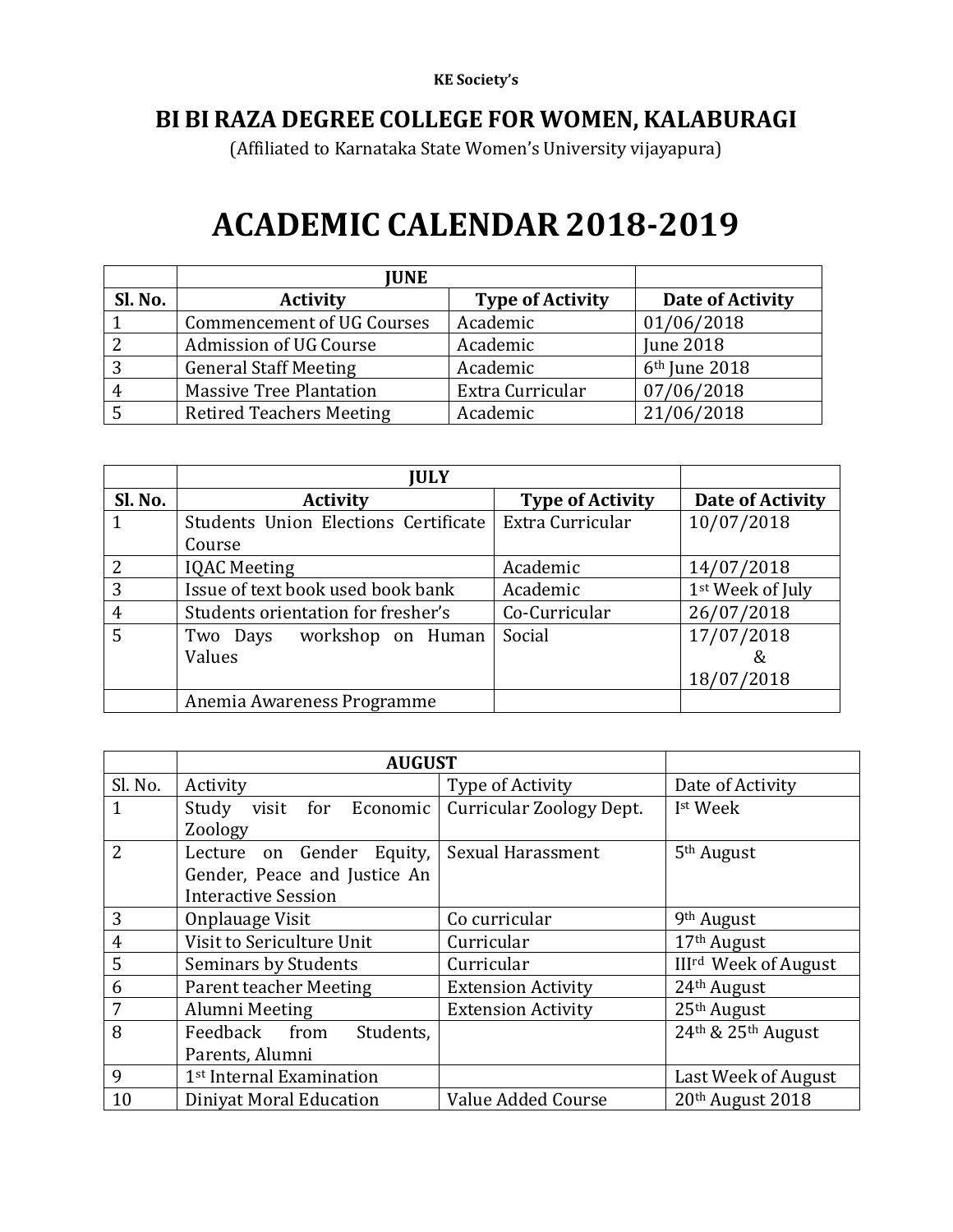|                | <b>SEPTEMBER</b>                      |                         |                            |
|----------------|---------------------------------------|-------------------------|----------------------------|
| Sl. No.        | <b>Activity</b>                       | <b>Type of Activity</b> | Date of Activity           |
|                | <b>Students Seminars</b>              | Curricular              | I <sup>st</sup> Week       |
| $\overline{2}$ | Teachers day celebration              | Co-Curricular           | 05/09/2018                 |
| 3              | Hindi Diwas                           | Co-Curricular           | 14/09/2018                 |
| 4              | <b>Study Tour (Historical)</b>        | Co-Curricular           |                            |
| 5              | Extension Lecture Menstrual           | Co-Curricular           | 14th Sept. 2018            |
|                | Hygiene                               |                         |                            |
| 6              | Inauguration of Teaching of           | Social                  | 6 <sup>th</sup> Sept. 2018 |
|                | Hazrath Khaja Banda Nawaz             |                         |                            |
|                | Rh.                                   |                         |                            |
| 7              | Extension lecture on world            | Co-Curricular           | 29/09/2018                 |
|                | heart day                             |                         |                            |
| 8              | II <sup>nd</sup> Internal Examination | Curriculary             | 2018                       |
| 9              | Vocational Course in Tailoring        | Co-Curricular           | $26th$ to 30 Sept.         |
|                | & mahendi Designing                   |                         |                            |

|         | <b>OCTOBER</b>                             |               |                              |
|---------|--------------------------------------------|---------------|------------------------------|
| Sl. No. | <b>Type of Activity</b><br><b>Activity</b> |               | Date of Activity             |
|         | Vocational Course in Beautician            | Co-Curricular | 10 to 15 Oct. 2018           |
|         | <b>Project Submission</b>                  | Curricular    | 2 <sup>nd</sup> Week of Oct. |
|         | Record Book Submission                     | Curricular    | 2 <sup>nd</sup> Week of Oct. |

|         | <b>NOVEMBER</b>                            |            |                  |
|---------|--------------------------------------------|------------|------------------|
| Sl. No. | <b>Type of Activity</b><br><b>Activity</b> |            | Date of Activity |
|         | <b>Practical and Theory</b>                | Curricular | 23-10-2018<br>tο |
|         |                                            |            | 23-11-2018       |
|         | Valuation                                  | Curricular | 10-11-2018<br>to |
|         |                                            |            | $11 - 12 - 18$   |

|                | <b>DECEMBER</b>                              |                         |                            |
|----------------|----------------------------------------------|-------------------------|----------------------------|
| Sl. No.        | <b>Activity</b>                              | <b>Type of Activity</b> | Date of Activity           |
|                | <b>Commencement of Classes</b>               |                         | $06-12-18$                 |
| $\overline{2}$ | Workshop conducted for Non- Co-Curricular    |                         | $20 - 12 - 18$             |
|                | teaching staff of the affiliated colleges    |                         |                            |
| 3              | One day workshop conducted for Co-Curricular |                         | $27-12-18$                 |
|                | teaching staff on soft skills Teaching       |                         |                            |
|                | Methodology                                  |                         |                            |
|                | Beautification of the college campus         |                         | Week<br>of<br><b>IIIrd</b> |
|                |                                              |                         | Dec.2018                   |